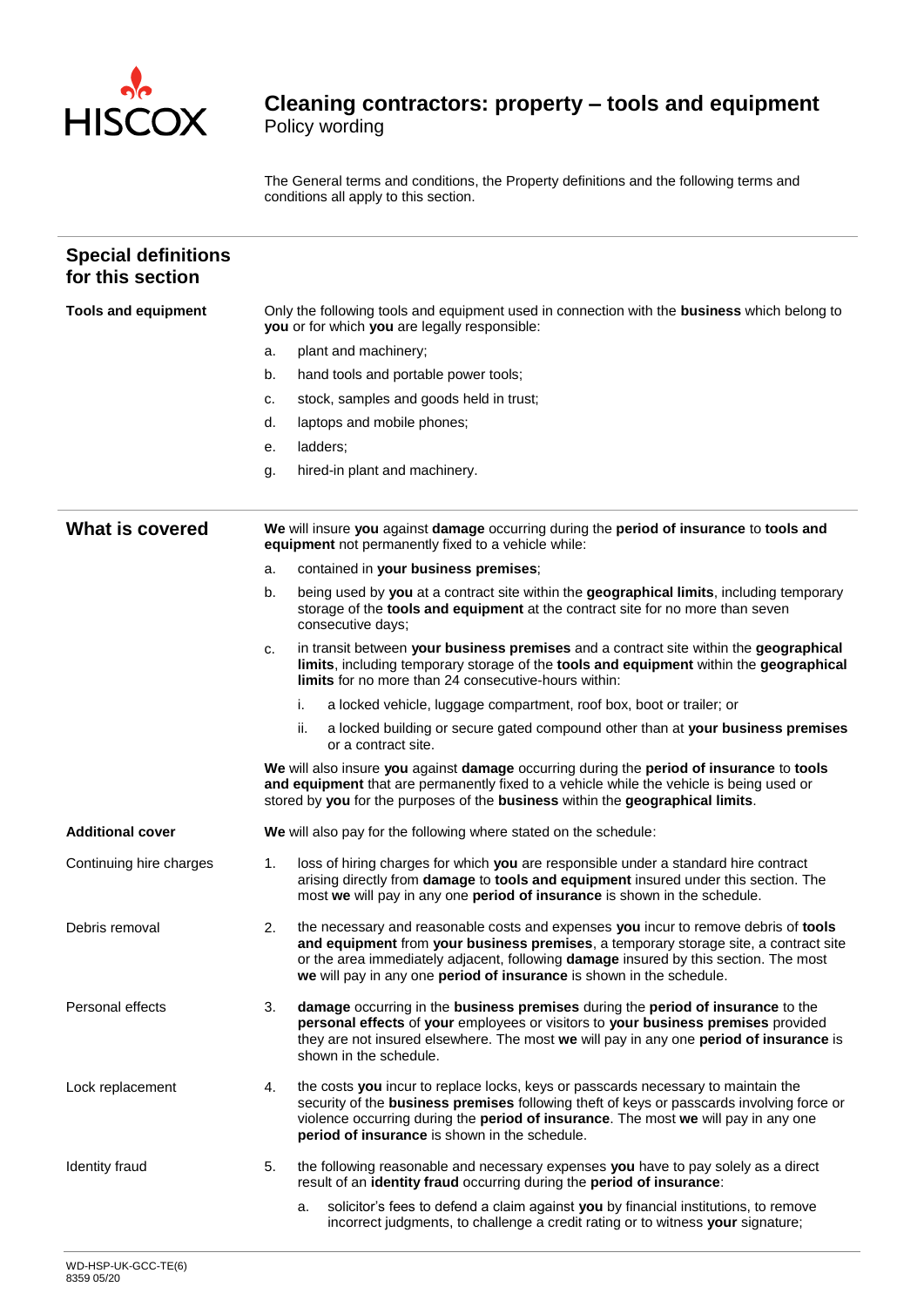

- b. the cost of sending letters by certified post and making telephone calls to the police, financial institutions and credit agencies;
- c. fees charged when **you** re-apply for a commercial loan that was originally rejected.

The most **we** will pay in any one **period of insurance** is shown in the schedule.

| What is not covered |                | We will not make any payment for: |                                                                                                                                                                                                                                                                                       |  |  |
|---------------------|----------------|-----------------------------------|---------------------------------------------------------------------------------------------------------------------------------------------------------------------------------------------------------------------------------------------------------------------------------------|--|--|
|                     | 1 <sub>1</sub> |                                   | damage caused by:                                                                                                                                                                                                                                                                     |  |  |
|                     |                | a.                                | wear and tear, inherent defect, rot, fungus, mould, vermin or infestation, or any<br>gradually operating cause;                                                                                                                                                                       |  |  |
|                     |                | b.                                | dryness or humidity, being exposed to light or extreme temperatures, unless this is a<br>result of storm or fire:                                                                                                                                                                     |  |  |
|                     |                | с.                                | coastal or river erosion;                                                                                                                                                                                                                                                             |  |  |
|                     |                | d.                                | a rise in the water table;                                                                                                                                                                                                                                                            |  |  |
|                     |                | е.                                | theft of tools and equipment from an unattended vehicle unless the tools and<br>equipment are completely hidden within a locked vehicle, luggage compartment,<br>roof box, boot or trailer and all security protections fitted to the vehicle are in full and<br>effective operation; |  |  |
|                     |                | f.                                | theft of tools and equipment whilst unattended at your business premises, a<br>temporary storage site or a contract site unless involving violent or forcible entry into<br>or exit from a securely locked building or secure gated compound;                                         |  |  |
|                     |                | g.                                | frost, other than damage due to water leaking from burst pipes forming part of the<br>permanent internal plumbing provided the <b>business premises</b> is occupied and in use;                                                                                                       |  |  |
|                     |                | h.                                | date recognition;                                                                                                                                                                                                                                                                     |  |  |
|                     |                | i.                                | a virus or hacker; or                                                                                                                                                                                                                                                                 |  |  |
|                     |                | j.                                | the explosion of any boiler (not being a boiler used for domestic purposes) or other<br>equipment which belongs to you or is in your care custody or control in which<br>internal pressure is due to steam only.                                                                      |  |  |
|                     | 2.             |                                   | damage to property being cleaned, worked on or maintained.                                                                                                                                                                                                                            |  |  |
|                     | 3.             |                                   | loss or distortion of information resulting from error or malfunction of computers.                                                                                                                                                                                                   |  |  |
|                     | 4.             |                                   | the value to you of any lost or distorted information.                                                                                                                                                                                                                                |  |  |
|                     | 5.             |                                   | damage to tools and equipment directly resulting from their own breakdown, explosion<br>or collapse.                                                                                                                                                                                  |  |  |
|                     | 6.             |                                   | misuse, inadequate or inappropriate maintenance, faulty workmanship, defective design<br>or the use of faulty materials.                                                                                                                                                              |  |  |
|                     | 7.             |                                   | unexplained loss or disappearance or inventory shortage.                                                                                                                                                                                                                              |  |  |
|                     | 8.             |                                   | loss due to clerical or accounting errors.                                                                                                                                                                                                                                            |  |  |
|                     | 9.             |                                   | loss by fraud or dishonesty of any partner, director or employee of yours.                                                                                                                                                                                                            |  |  |
|                     | 10.            |                                   | financial loss due to your parting with title or possession of property or rights to<br>property prior to receiving payment in full.                                                                                                                                                  |  |  |
|                     |                |                                   | 11. any indirect losses which result from the incident which caused you to claim.                                                                                                                                                                                                     |  |  |
|                     | 12. a.         |                                   | damage caused solely by pollution or contamination; or                                                                                                                                                                                                                                |  |  |
|                     |                | b.                                | any costs or expenses relating to the clean up or decontamination of land caused by<br>pollution or contamination.                                                                                                                                                                    |  |  |
|                     |                |                                   | 13. the amount of the excess.                                                                                                                                                                                                                                                         |  |  |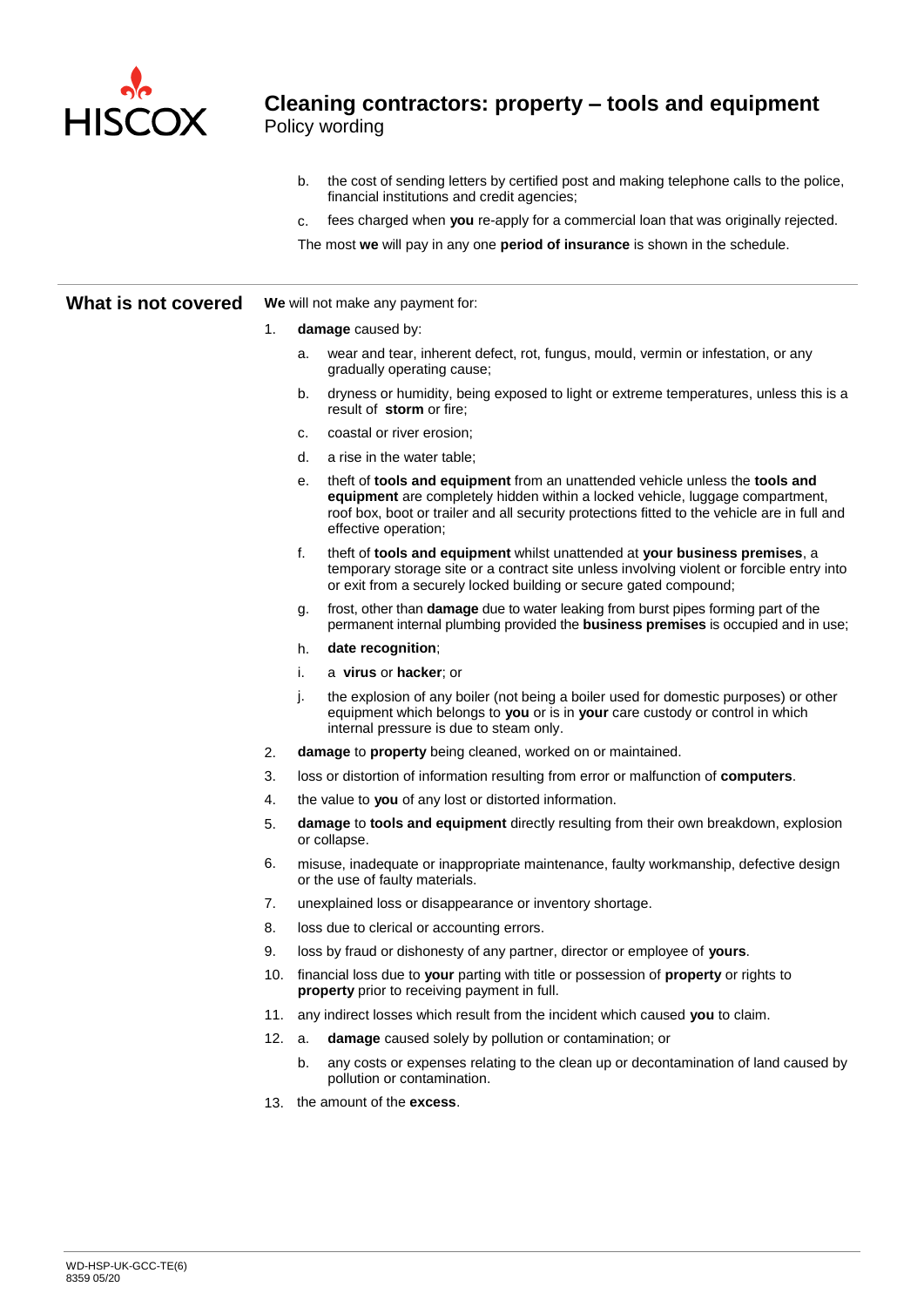

- 14. any **damage,** loss, cost or expense directly or indirectly caused by, contributed to by, resulting from or in connection with any of the following:
	- a. **terrorism**;
	- b. civil commotion in Northern Ireland;
	- c. **war**;
	- d. **confiscation**;
	- e. **nuclear risks**;
	- f. **communicable disease** or the fear or threat of **communicable disease**; or
	- g. any action taken in controlling, preventing, suppressing or in any way responding to a. to f. above.

If there is any dispute between **you** and **us** over the application of 14a or 14b above, it will be for **you** to show that the exclusion does not apply.

| How much we<br>will pay | We will pay up to the amount insured shown in the schedule unless limited below.                                                                                                                                                                                                                                                                        |  |  |  |  |  |  |
|-------------------------|---------------------------------------------------------------------------------------------------------------------------------------------------------------------------------------------------------------------------------------------------------------------------------------------------------------------------------------------------------|--|--|--|--|--|--|
| Repair and replacement  | At our option we will repair, replace or pay for any lost or damaged items on the following basis:                                                                                                                                                                                                                                                      |  |  |  |  |  |  |
|                         | for own <b>tools and equipment</b> , the cost of repair or replacement as new;<br>1 <sub>1</sub>                                                                                                                                                                                                                                                        |  |  |  |  |  |  |
|                         | 2.<br>for hired-in tools and equipment, the contractual value as specified in a standard hire<br>contract or the market value, whichever is less.                                                                                                                                                                                                       |  |  |  |  |  |  |
| Transit                 | The most that we will pay for theft of <b>tools and equipment</b> from an unattended vehicle<br>between the hours of 6pm and 9am is £20,000 or €20,000.                                                                                                                                                                                                 |  |  |  |  |  |  |
| Under insurance         | If, at the time of <b>damage</b> , we establish that the <b>amount insured</b> does not represent the total<br>value of the tools and equipment, we will reduce the amount we pay in the proportion that<br>the premium you have paid bears to the premium we would have charged you if you had<br>declared the total value of the tools and equipment. |  |  |  |  |  |  |
|                         | We will only apply this calculation if:                                                                                                                                                                                                                                                                                                                 |  |  |  |  |  |  |
|                         | 1.<br>we find that the amount insured is less than 85% of the tools and equipment; and                                                                                                                                                                                                                                                                  |  |  |  |  |  |  |
|                         | 2.<br>we establish that your failure to declare the total value of the tools and equipment was<br>not deliberate or reckless and was a breach of your obligation to:                                                                                                                                                                                    |  |  |  |  |  |  |
|                         | make a fair presentation of the risk to us before the start of the period of<br>a.<br>insurance; or                                                                                                                                                                                                                                                     |  |  |  |  |  |  |
|                         | notify us of a change of circumstances in relation to the total value of the tools and<br>b.<br>equipment, which may materially affect the policy; or                                                                                                                                                                                                   |  |  |  |  |  |  |
|                         | make a fair presentation of the risk to us when notifying us of a change of<br>c.<br>circumstances in relation to the total value of the tools and equipment which may<br>materially affect the policy.                                                                                                                                                 |  |  |  |  |  |  |
|                         | This remedy may apply in addition to General Conditions 2. b.ii. and 4. b.ii.                                                                                                                                                                                                                                                                           |  |  |  |  |  |  |
|                         | If your failure to declare the total value of the tools and equipment was deliberate or<br>reckless, the remedy under General Conditions 2.a. or 4.a. will apply.                                                                                                                                                                                       |  |  |  |  |  |  |
| Pair and sets           | If any item of <b>tools and equipment</b> that has an increased value because it forms part of a set<br>suffers damage, any payment we make will take account of the increased value.                                                                                                                                                                   |  |  |  |  |  |  |
| Other interests         | Any payment will take into account the interest of any party having an insurable interest in the<br>tools and equipment insured, provided you have advised us of the nature and extent of the<br>interest together with the name and address of that interested party.                                                                                  |  |  |  |  |  |  |